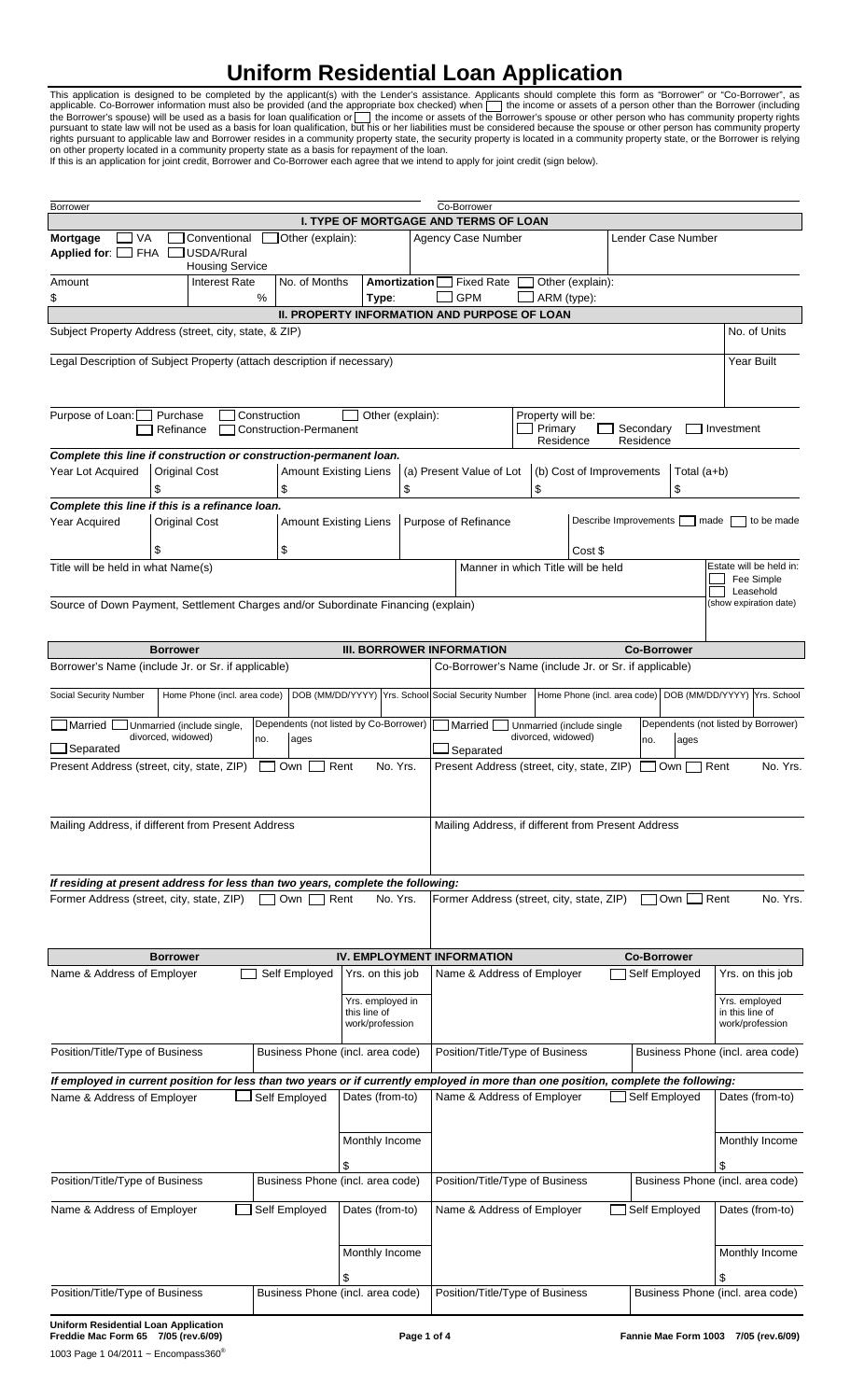| V. MONTHLY INCOME AND COMBINED HOUSING EXPENSE INFORMATION |                 |                    |              |                                                   |         |          |  |  |
|------------------------------------------------------------|-----------------|--------------------|--------------|---------------------------------------------------|---------|----------|--|--|
| <b>Gross Monthly</b><br>Income                             | <b>Borrower</b> | <b>Co-Borrower</b> | <b>Total</b> | <b>Combined Monthly</b><br><b>Housing Expense</b> | Present | Proposed |  |  |
| Base Empl. Income*                                         |                 |                    |              | Rent                                              |         |          |  |  |
| Overtime                                                   |                 |                    |              | First Mortgage (P&I)                              |         |          |  |  |
| <b>Bonuses</b>                                             |                 |                    |              | Other Financing (P&I)                             |         |          |  |  |
| Commissions                                                |                 |                    |              | Hazard Insurance                                  |         |          |  |  |
| Dividends/Interest                                         |                 |                    |              | <b>Real Estate Taxes</b>                          |         |          |  |  |
| Net Rental Income                                          |                 |                    |              | Mortgage Insurance                                |         |          |  |  |
| Other (before completing,                                  |                 |                    |              | Homeowner Assn, Dues                              |         |          |  |  |
| see the notice in "describe<br>other income," below)       |                 |                    |              | Other:                                            |         |          |  |  |
| <b>Total</b>                                               |                 |                    |              | <b>Total</b>                                      |         |          |  |  |

**\* Self Employed Borrower(s) may be required to provide additional documentation such as tax returns and financial statements.**

 **Described Other Income** *Notice:* **Alimony, child support, or separate maintenance income need not be revealed if the** 

 **Borrower (B) or Co-Borrower (C) does not choose to have it considered for repaying this loan.** 

| B/C | Amount<br>Monthly |
|-----|-------------------|
|     |                   |
|     |                   |
|     |                   |

## **VI. ASSETS AND LIABILITIES**

This Statement and any applicable supporting schedules may be completed jointly by both married and unmarried Co-Borrowers if their assets and liabilities are sufficiently joined so that the Statement can be meaningfully and fairly presented on a combined basis; otherwise separate Statements and Schedules are required. If the Co-Borrower section was completed about a non-applicant spouse or other person, this Statement and supporting schedules must be completed about that spouse or other person also. Completed **D** Jointly **D** Not Jointly **ASSETS Description Cash or Market Value Liabilities and Pledged Assets.** List the creditor's name, address and account number for all outstanding debts, including automobile loans, revolving charge accounts, real estate loans, alimony, child support, stock pledges, etc. Use continuation sheet, if necessary. Indicate by (\*) those liabilities Cash deposit toward purchase held by:  $\begin{bmatrix} s \\ \end{bmatrix}$  and  $\begin{bmatrix} \text{child support, stock pledges, etc.} \\ \text{which will be satisfied upon sale of real estate owned or upon refining of the subject property.} \end{bmatrix}$  (\*) those **LIABILITIES Monthly Payment & Months Left to Pay Unpaid Balance List checking and savings accounts below Name and address of Company 5 Payment/Months \$ Payment/Months** Name and address of Bank, S&L, or Credit Union Acct. no. Acct. no.  $\S$  S Name and address of Company Speared Theorem is Payment/Months Name and address of Bank, S&L, or Credit Union Acct. no. Acct. no.  $\S$  Name and address of Company  $\S$  Payment/Months Name and address of Bank, S&L, or Credit Union Acct. no. Acct. no. **S** Name and address of Company \$ Payment/Months Name and address of Bank, S&L, or Credit Union Acct. no. Acct. no. **S** Name and address of Company \$ Payment/Months Stocks & Bonds (Company name/number & description) \$ Acct. no. Name and address of Company **\$** Payment/Months Life insurance net cash value Face amount: \$ \$ **Subtotal Liquid Assets** Real estate owned (enter market value \$ Acct. no. from schedule of real estate owned) **Name and address of Company** \$ Payment/Months Vested interest in retirement fund \$ Net worth of business(es) owned (attach financial statement) \$ Automobiles owned (make and year) \$ Acct. no. Alimony/Child Support/Separate Maintenance Payments Owed to: \$ Other Assets (itemize) \$ Job-Related Expense (child care, union dues, etc.) \$  $\overline{\text{Total Monthly} }$  Payments **Total Assets a. \$** Net Worth *Net Worth Net Worth* **Total Liabilities b.** 

**Uniform Residential Loan Application** 

 $\mathbf{r}$